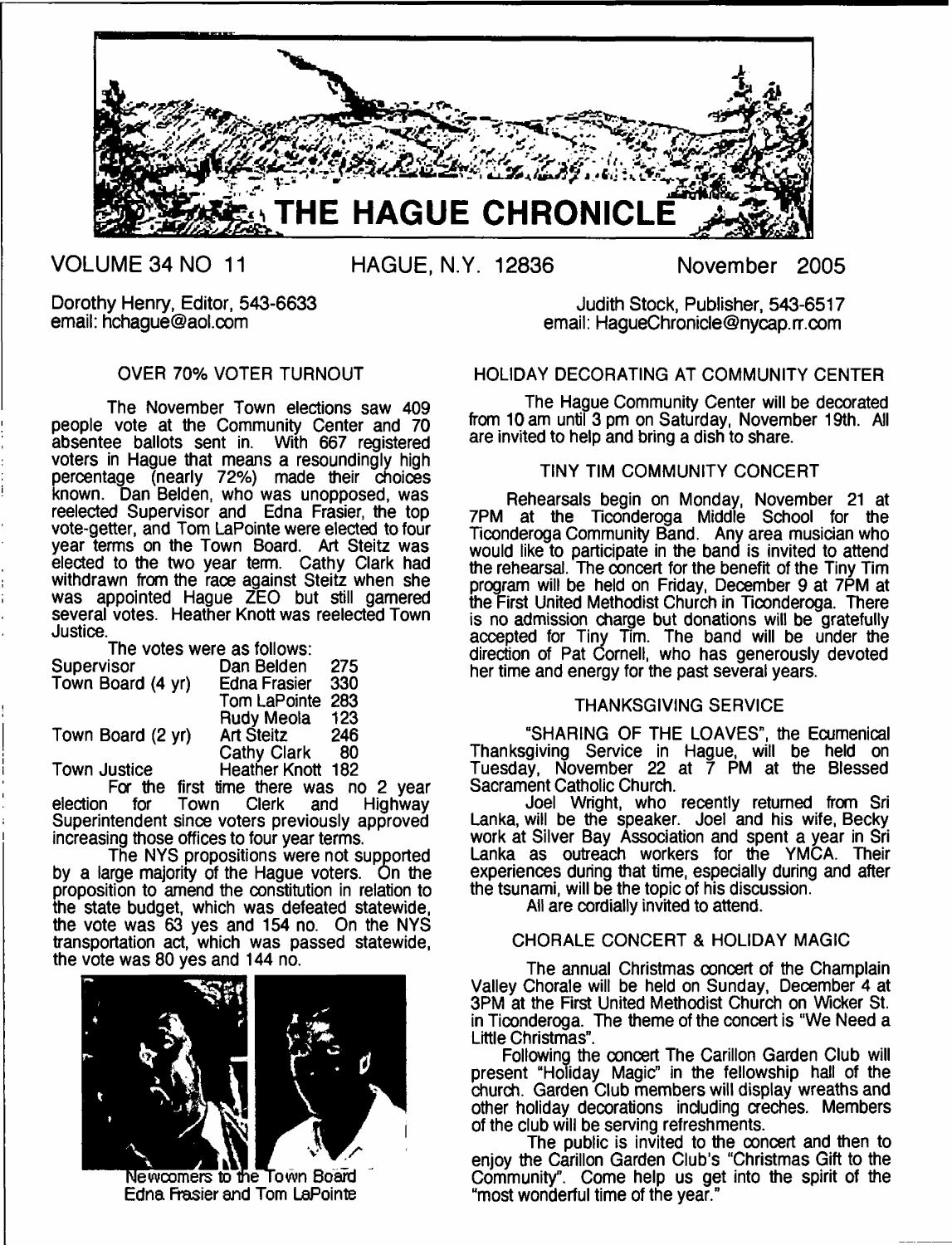## SENIOR CLUB NEWS

October's Halloween luncheon produced a full house with several members arriving in disguise which made for the most entertaining costume parade. Judges for this contest were the well known "Center Staff Ladies", Diane Trudeau and Bertha Dunsmore. Their feat of picking three winners from all those goblins was most tricky, but final results reaped: BEST COSTUME to Anita & Wes Masten as "The Colonial Couple". FIRST RUNNER UP to Kay Caldera as "The Flapper" & SECOND RUNNER UP to Dolly Kennedy as "Death Warmed Over". Door prizes were also won by Marguerite West, Ursula Montbriand, Dottie Henry & Joan Steitz.

The first speaker was, Karen Laundree representing the Hague Chamber of Commerce. She introduced her guest from AARP who discussed a new program they would like to establish in Hague. In conjunction with the IRS, AARP would like to run an INCOME TAX ASSISTANCE PROGRAM to aid Seniors in the preparation of their annual inoome tax filing. They are seeking at least three Hague residents to volunteer to take a training course which will enable them to be 'Income Tax Preparers'. This program would be beneficial to many Hague residents. Anyone interested in more information on this, please give Karen Laundree a call.

Other speakers were this year's political candidates . . . Dan Belden for Supervisor along with Edna Frasier, and Tom La Pointe, both running for Town Board. Rudy Meola and Art Steitz, also running for Town Board were out of town and unavailable to join us and Judge Heather Knott was delayed at a court hearing in Essex County

The NOVEMBER MEETING will be held on TUES., NOV 22nd at 1:30 PM at the Community Center with a SURPRISE GUEST SPEAKER !! You won't want to miss this one! There will also be the election of officers for the Club's 2006 Executive Board. It will be a fun filled afternoon with a few other treats on tap.

Then on SATURDAY, DEC. 3RD the Seniors will sponsor the "SENIOR CHRISTMAS SHOP" at the Beach from 10 AM to 4 PM during the Holiday in Hague event. Club members will be selling handmade holiday ornaments & decorations, along with gift items and Christmas baked goods. Time to stock up on those cookies, candies & breads. Any non-members out there who enjoy baking, if you would like to volunteer to make & donate goodies to sell, it would be most appreciated. All proceeds from this 'SHOP' go to the Memorial Day Parade Fund. All Baked Goods should be dropped off at the Tourist Building at the Beach between 9 & 10 AM on SAT, DEC 3rd.

The SENIOR CHRISTMAS PARTY will be held on TUESDAY, DECEMBER 13TH at NOON at the Hague Fire House. This festive celebration with music, carol singing, presents, door prizes and fun galore will include a Holiday Luncheon catered by The Gourmet Gal. Final signup for Seniors will be at the November Meeting... mp

## Tl HOLIDAY PARADE EVENTS

Don't miss Ticonderoga's "Old Fashion" Holiday Parade" on Saturday, November 19th. The parade begins at 1:00pm at the Liberty Monument and will proceed down Montcalm Street where WIPS Radio will be broadcasting live from noon until 2:00pm. The parade will end at the Community Building, where all are invited to gather for a continuation of the festivities.

After the parade the Ticonderoga Methodist Church Choir will be on hand singing holiday tunes. Following a brief ceremony and the Official Tree Lighting ceremony, the community is invited to the auditorium for a special musical program of English Dancing presented by Step Lively & "Hill & Hollow Music.

Following the dance program children will have an opportunity to visit Santa & Mrs. Claus, Miss New York State, Kandice Pelletier and local author Rich Strum. Next, a holiday ornament workshop will be hosted by North Country Community College students.

Downstairs in the foyer Tiny Tim Program donations will be accepted by students from North Country Community College. The Black Watch Memorial Library will be selling special mugs. Refreshments donated by Interlakes Health will be served in the foyer after the programs.

Also joining in the festivities, the Montcalm Street merchants will be holding their pre-holiday sales. For more information about the event, contact the Ti Chamber of Commerce at 585-6619

## HOLIDAY FAIR AT Tl METHODIST CHURCH

The First United Methodist Church in Ticonderoga will hold its annual holiday fair on December 3, 2006 from 9AM - 2PM with lunch being served from 11AM - 1PM. Crafts, holiday gifts, silent auction, wreaths, white elephants, do-it-yourself projects, and baked goods will all be available. The Thrift Shop will also be open during the fair.

#### FESTIVAL OF TREES

The Festival of Trees Open House will be held on Sunday, December 11 from 1:30 - 4PM at the Hancock House in Ticonderoga. A homemade quilt will be raffled on that day. Tickets for the quilt are available at the Hancock House.

### JANUARY SKI TRIP

On Saturday, January 7th from 10AM-3PM the Lake George Land Conservancy will sponsor crosscountry skiing at Cat and Thomas Mts. Preserve in Bolton. Led by LGLC volunteer David Thomas-Train, this excursion will lead participants along old logging roads and trails to the summits of Thomas and Cat Mts., with rewarding views of the frozen southern Lake George basin below. The total trail length is approximately 8 miles, round-trip and is for experienced skiers only. Registration is limited to 5 people, so reserve your space on this exciting trip early! Call 518-644-9673, or email [ssmall@tnc.org](mailto:ssmall@tnc.org) to register. 11/05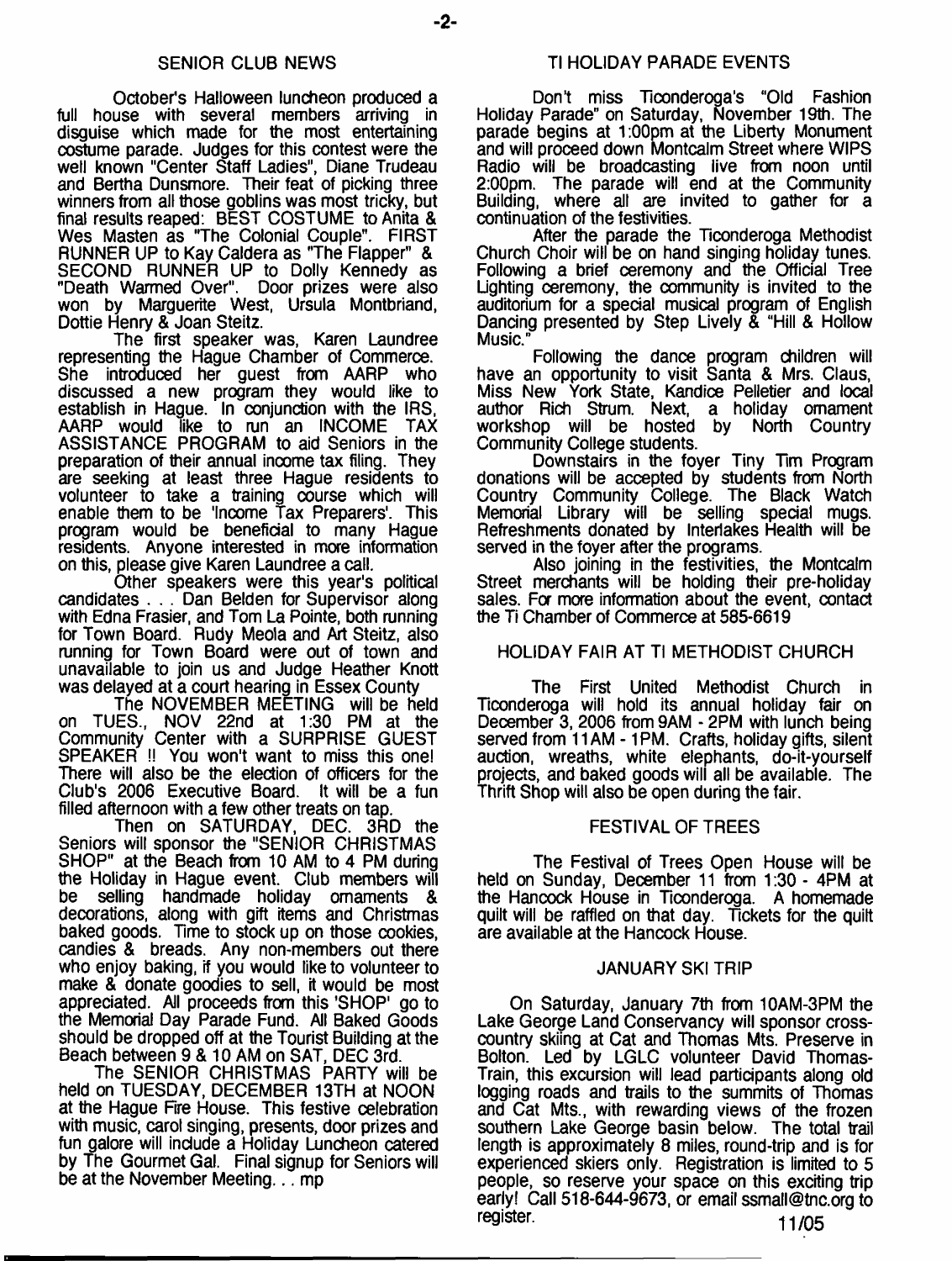### HAGUE VOLUNTEER FIRE DEPARTMENT

During the month of October the HVFD responded to 8 fire calls, using a total of 61.5 man hours; and 8 ambulance calls, using a total of 62 man hours.

Chief Chris would like to remind everyone that it is time to check your chimneys and smoke alarms in the interest of winter safety.

If you burn leaves, be careful to do so when conditions are the safest.

We thank everyone who supported us at our Columbus weekend fund raising dinner... jmc

## HAGUE SENIOR OF THE YEAR

The Chamber of Commerce will be sponsoring the Hague Senior of the year. The Chamber welcomes any and all names to be submitted for this honor by December 3, 2005. Please write a short resume of your candidate and mail to Sal Santaniello, 14 Braisted Hill Road, Silver Bay, NY 12874. The award will be made at the Senior Citizens Club luncheon on December 13.

## SENIOR EXERCISE

The Elementary and Middle Schools is open from 3:30 to 5:30PM for Senior Citizens who want to exercise by walking.

Please enter the building through the Middle School entrance. Room 1 will be available for changing to walking shoes and a place to put coats and hats.

If you are interested in this program, **which is available only during days school is in session,** please register at the Tioonderoga Middle School office at 585-7442, ext.218.

#### HAGUE COMMUNITY MEMORY TREE

Each year a felt tree is placed in the lobby of he Community Center on which the names of deceased loved ones or those who you would like to honor, are placed. A tree will be lighted in the center of town along the brook on December 3. Donations of \$1.00 per name should be sent to Imogene Frasier, Hague, NY 12836. Checks may be made payable to the Hague Chamber of Commerce. All funds raised are donated to the Hague Emergency Squad by the C.C. A list of honorees wll be published in this newspaper.

## FREE HOLIDAY PLANT CARE

Are you planning to give a holiday plant to your friends or relatives this year? Cornell Cooperative Extension is offering a free publication on the care and maintenance of holiday plants called "Holiday Plants and Greens." This publication would be a wonderful addition to your gift and it's FREE. If you would like this booklet sent to you call Cornell Cooperative Extension at 518-668-4881 or 623- 3291 or stop by the office at 377 Schroon River Road, Warrensburg, NY.

## DONATE YOUR DEER

Thanks to N.Y. State's generous sportsmen, over one million servings of venison were donated to those in need over the last five years! Successful hunters in the Warren and Washington County region can donate their deer to the Venison Donation Coalition by contacting Frank Hohman in Fort Ann (629-5207) or John Rozell in Whitehall (499-0423). Call either processor to arrange for free processing of your donated deer. All donated deer must be properly field-dressed and legally tagged. Questions about the venison donation program can be directed to the Greater Adirondack Resource Conservation and Development Council at 623-3090.

## CONSERVATION CAMP SCHOLARSHIPS

The Lake George Association and the Lake George Fishing Alliance have announced jointly that the organizations will be sponsoring four (4) students to attend the NYS DEC "Conservation Camp" next summer. The week-long camp will be held at DEC'S Camp Colby on Lake Colby, near Saranac Lake.

The scholarships, which cover the \$250 tuition, are available to students 12 to 14 years old, who have an interest in outdoor recreation and environmental activities. Applicants will have to submit a 250-300 word essay on why they want to attend the camp, and provide a letter of recommendation from a teacher.

According to Karin Badey, the LGA's Education Coordinator and LGFA Secretary, the traditional measure of a student's classroom performance will not be the determining factor for awarding the scholarships. "Some students might not do well in a structured classroom setting, but might excel doing hands-on, environmental activities outdoors," said Badey.

The DEC camp program consists of workshops and activities that are designed to help the campers become more aware of the environment around them and, stimulate their desire to participate in the sound management of our Conducted outdoors, the activities and workshops are a blend of learning and recreation. Additionally, campers choose from a variety of optional activities including fishing, canoeing, archery and overnight camping trips.

Applications should be sent to LGFA, P.O. Box 108, Lake George, NY 12845. They must be received by December 16, 2005 to be considered eligible.

For more information, contact Karin Badey<br>518-668-3558 or by emailing at 518-668-3558 or kbadey@lakegeorgeassociation.org.



**11/05**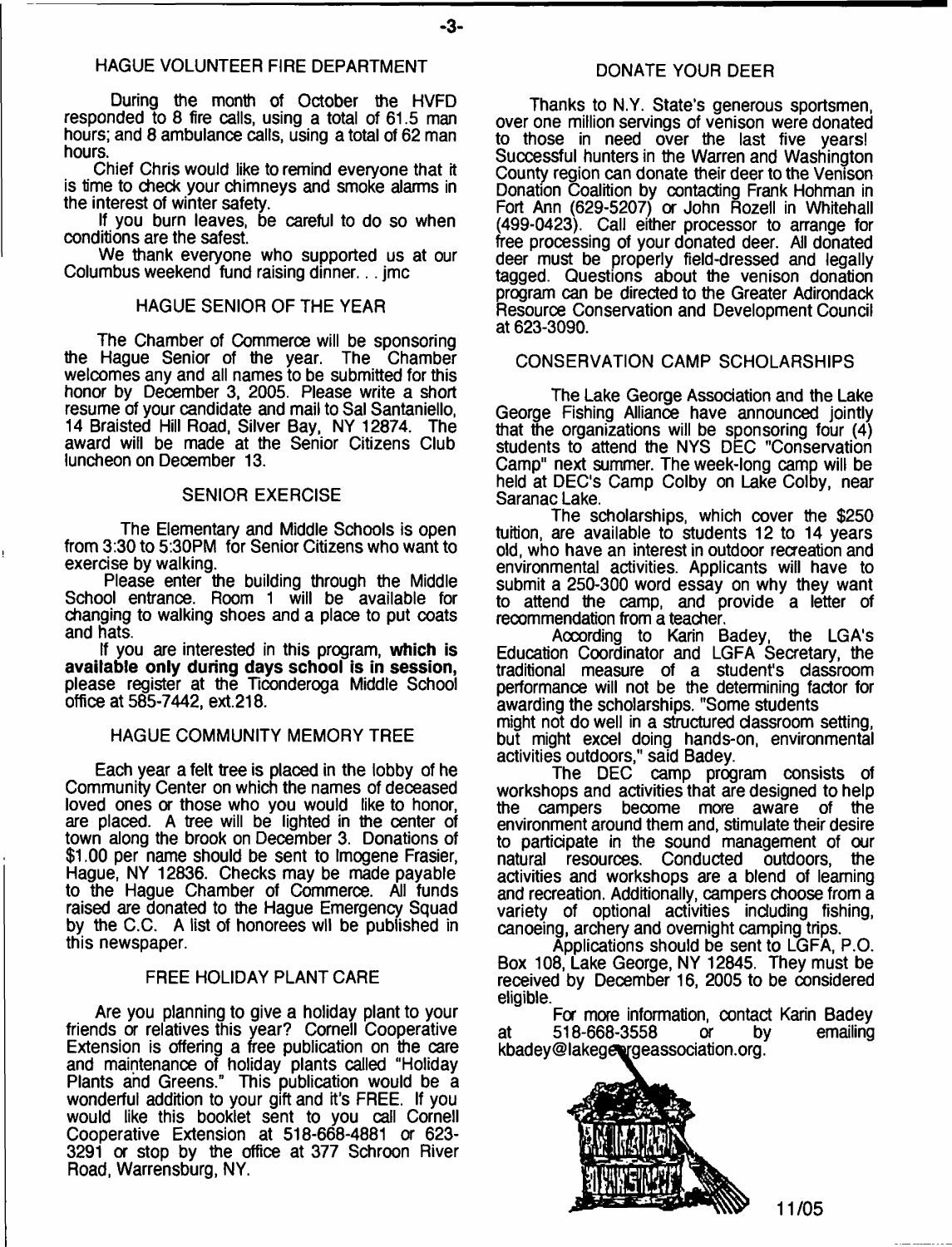### MORE CITIZEN VOLUNTEERS

Three new positions have been filled recently on town boards. Martin Fitzgerald and Lindsay Mydlarz have been appointed to the Zoning Board of Appeals and Katy Wells has been appointed to the Planning Board. All are lifelong Hague residents and graduated from Ticonderoga High School. They all feel these positions are a way to show their concern for, and a way to give back to, their community.

Martin Fitzgerald, a Delhi graduate, is the<br>Housing Cost Housing Cost<br>Coordinator for Coordinator<br>the W Warren County Planning Department and is the son of<br>Blacky and Blacky and Martha Fitzgerald. Marty and his wife, Heidi have 2 children and live in Sabbath Day Point.





Lindsay Frasier Mydlarz is a 2002 graduate of Siena<br>College with a Čollege with a<br>degree in degree in<br>marketing. She marketing. She<br>works for works International Paper<br>in the Human **Human** Resources Department. Lindsay, daughter of Dick and Edna Frasier, lives with her husband, Mike in Graphite.

Laundree Wells is a 1984 graduate **Adirondack Community** College and has worked for International<br>Paper for 17 Paper for 17<br>years. Katy years. Katy<br>and her and her<br>husband, Bill, husband, Bill,<br>live in West live in Hague.



## ZONING BOARD OF APPEALS - 10/27/05

The meeting was called to order by Chairman Robert Goetsch with George lanson, Lindsay Mydlarz, Bill Pittman, Tina King, Mary Lou Doulin and Martin Fitzgerald all present.

The HVFD request for retroactive approval was tabled until the next meeting.

The Board looked over plans for the construction of a new home by the Beatys and will need more information before they can accept the application as complete.

The Board also discussed the continuing issue of the definition of square footage as it relates to the 25% allowable increase in a structure.

The November meeting will be on the 17th due to Thanksgiving.

## PLANNING BOARD-11/3/05

The meeting was called to order by Roily Allen with John Brown, Tim Costello, Pam Peterson and Peter Foster also present. Chairman Dave Swanson and Katy Wells were absent.

## RAGOT (42.20-1-61. Lakeshore Drive. TR-2

With reference to this subdivision request, the Board requested that ZEO Cathy Clark write another letter to Mr. Ragot indicating exactly what additional information was needed including road and lot placement and the drainage of the lots.

#### KOSTIDES (26.17-2-2), 8 Lakeshore Terrace, TR-1

The Board scheduled a site visit to this proposed subdivision.

#### BELDEN (24.-1-48), Graphite Mountain Rd. TR-3

The Board unanimously approved an application for a 6 foot stockade fence.

## ICKE (16.14-1-16), 39 Waltonian Road. Friends Pt.

The applicant wishes to demolish and rebuild<br>the existing house. The Board approved the The Board approved the conceptual plans to date but will need to see the firm plans as well as the septic and stormwater plans.

# HVFD (25.5-1-16). West Haque Rd. OC-1

Another adjournment was requested by the lawyer for the HVFD. The Board wants a completion date for correction of the stormwater problems and removal of the macadam from over the leach field before a recommendation to the Zoning Board.

#### BEATY (26.18-1-1.2). 9250 Lakeshore Drive. TR-1

The applicant wishes to replace a current summer home with a year-round residence. The house would be within 50 feet of the Lake and the percentage of increase of living space would be more than 25%. The Board discussed the relation of this request to the restrictions placed on the property when it was created by the Island Harbor subdivision. Additional information will be needed before a recommendation can be made to the Zoning Board.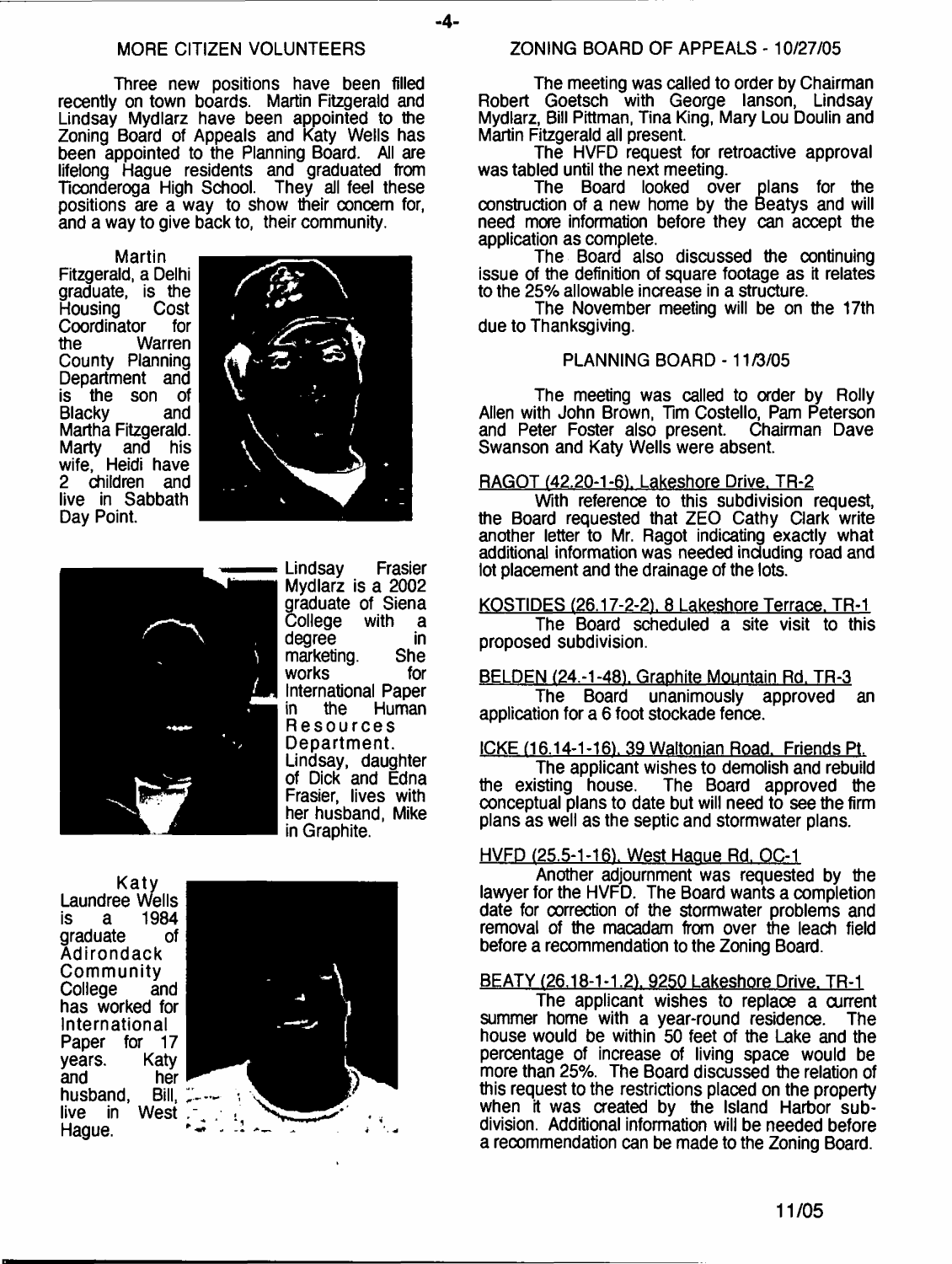Supervisor Dan Belden and Coundlmen Dick Gladu, Lu Megow and Rudy Meola were present and Councilman Bob Patchett was absent.

After the Public Hearing on the Budget, the privilege of the floor was extended to residents. Karen Laundree said that the computer at the visitor center, which had been funded by bed tax money, had been very helpful during the summer season to respond for information about the community. The Chamber of Commerce was The Chamber of Commerce was looking for a way to use the computer off-season and have found atax-aide program sponsored by AARP and the IRS. They will train local volunteers to be tax counselors and then offer free tax preparation help to seniors and low income families. Since the closest place currently for this service is Glens Falls, it would be a "huge benefit for the community". The returns are filled The returns are filled electronically and the IRS knows that the returns are coming from a volunteer tax site so there are no legal issues for the preparer to worry about. They hope to do 35 returns the first year. Anyone interested in volunteering for this program should contact Karen.

The Board approved \$1600 for the Chamber for promotion of the Winter Carnival and approved use of the Visitor Center for the Holiday in Hague and Winter Carnival weekends.

Bruce Clark mentioned the current hearing being held in Ticonderoga, as well as another to be held on November 20th in Middlebury, on the proposed tire burning by the IP mill. He said there is a period during which comments will be accepted and urged that the resolution that the Town Board passed in support of the tire burning be sent in.

Nelson Waters asked if there will be public input prior to final decisions on the construction for the West Museum. Supervisor Belden stated that, "When we get a final plan there will definitely be public input." The Town Board has reserved \$270,000 in a fund toward the museum expansion.

Jerry Crammond, member of the Museum Board of Trustees, noted that a public meeting was held prior to the current planning. He reported that they had three proposals for where to place it and there were enormous construction costs. He stated, "We are all citizens of Hague and don't want to overspend." He mentioned a proposal to get grants for a museum and library - with the library being an enticement for grant money. He said the current focus is to work on a budget and to use money which has been raised to properly store the artifacts they already have.

Committee Report Highlights:

Fire - Councilman Gladu mentioned the emergency and safety problem related to the ongoing power outage situation which the Town Department should jointly focus on. He has scheduled a meeting with Bill Johnson from National Grid (former Niagara Mohawk) to find out what is going on.

Highway - Councilman Megow said they are working on proposals for the salt shed. Highway Superintendent Don Smith said the trucks are all set up for winter storm. Individuals can still go to the Town shed area to get sand for personal use. The Board approved \$4940 for a boiler for the Town shed.

Planning/Zoning/Stormwater - ZEO Cathy Clark gave her report and noted that a new deputy chairman for the ZBA was needed. The Board appointed Martin Fitzgerald. Justice Knott agreed to an extension to February 2006 for cleanup of the Art Belden property.

Recreation/Promotion - The Chamber of Commerce will be holding the annual Town Christmas party<br>on December 3rd during the daytime. In on December 3rd during the daytime. conjunction with the Holiday in Hague there will be rides, wreath decorating and many other activities. The announcement of the Hague Senior of the Year Award will be made at the Senior Club luncheon on December 13th. Nominations for this award can be submitted to the Chamber.

Under unfinished business, the Board:

1. Acknowledged a response from Superintendent John McDonald with regard to the possibility of paying school taxes in installments which he will look into further.

2. Approved payment of a total of \$150 to Luke Jackson who had a contract to use the Community Center which the Town cancelled because of work on the floor.

3. Approved the 2006 Town budget.

Under new business, the Board:

1. Approved resolution #64 authorizing the receipt of \$30,000 from the County from 2005 occupancy

tax money.<br>2. Appro Approved resolution #65 which amended certain sections of the 2004 agreement.

Approved use of the Visitor Center by the Senior Club on December 3rd.

4. Declined to make any commitment now for hiring summer staff through the student connection program.

5. Acknowledged a letter from Bob Patchett with reference to the museum.

6. As the Board of Health, approved having the highway department clean up the Swain property on Overbrook Road. There is a health and safety issue with garbage bags left out and a temporary lid over a cesspool. The bill for the work will be sent to the homeowner.

6. Approved resolution #66 authorizing additional sales tax monies earmarked for the reduction of Hague's portion of the county tax.

8. Approved conference attendance for new Board members.

Supervisor Belden noted that on the County tax bill there will be a line which will tell how much of the County budget (48%) goes toward social programs.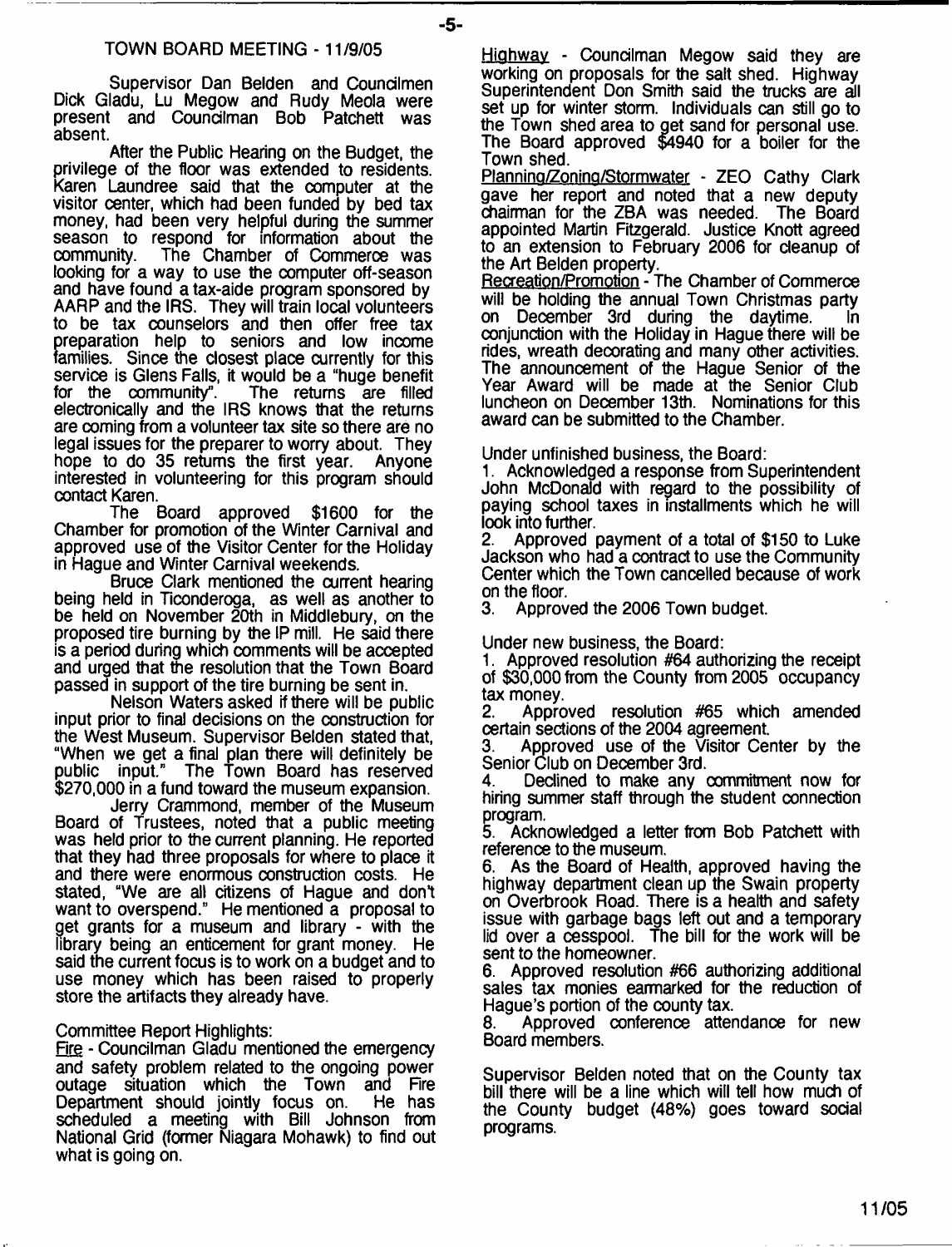#### **LAKE GEORGE SWIMMING MARATHON**

**The following article was written by Ginger Henry several years ago.** *The Hague Chronicle* **is publishing historical articles on a space available basis, leading up to our big Bicentennial in 2007. Keep tuned!**

**The year was 1927. Prohibition was in full swing. The Sacco-Vanzetti case was being tried in Boston. Calvin Coolidge was president and the Lake George Swimmng Marathon was making headlines. The Lake George Swimming Marathon? Never heard of it? Well, you're in good company. Most people are not aware of this historic event - which is pretty amazing when one considers that it drew 146 competitors from six countries and nearly every state in the U.S., that several of these swimmers were world record holders and that heavyweight boxing champion Jack Dempsey traveled to Hague to fire the starting pistol.**

**Held under the auspices of the Lake George Post of the American Legion, the July 1927 marathon drew** approximately 100,000 spectators, **newspaper reports of the day. It put Lake George on the map for many across the country who had never even heard of the Adirondacks. As Charles Gelman of the nowdefunct Merkel and Gelman Stores of Glens Falls and Lake** George noted at the time, "It turned national attention on **Lake George."**

**July 12, the day of the marathon, dawned as a scorcher. An estimated 5,000 spectators rose early, lining the Hague beaches for the start. Among the spectators was Clifton West, former Hague historian. When asked during a recent interview if he remembered the day, he replied, "Of course! That's not something you forget too easily." Mr. West was 18 at the time and was working as a dockboy at the nearby Island Harbor House Hotel. "I left work to go downtown to watch," he recalled. There were people everywhere, but I think they were more interested in seeing Jack Dempsey than they were in seeing the swimmers."**

**The dock at the Trout House was a bustle of activity as boats arrived and departed, dropping off contestants, officials and others connected with the race. With each approaching boat, a cry went up from the crowd waiting in anxious anticipation for Jack Dempsey to disembark. When his boat finally arrived, state troopers had their work cut out for them as they cleared the multitudes from the dock to make way for the sports hero. Mr. West remembers that so many people had crowded onto the platform leading out to the pier, that tt gave way when Dempsey stepped onto it, sending him and about a dozen of his fans into the ankle-deep water. Dempsey was unscathed, though his fashionable shoes were soaked through. He reportedly grinned and carried on with his business - getting the race started.**

**Champion swimmer Lotte Schoemmel had traveled by train ail the way from California to swim in the marathon. When her train finally arrived at the Lake George station, the boat which was to carry her to Hague had departed. No matter. The determined Schoemmel hitched a ride on an aquatic plane, touching down in Hague with just minutes to spare before the start of the event.**

**Fortunately for Schoemmel, she didn't require much time to suit up for the race. If the truth be known, she actually required NO time to suit up for the race. For Schoemmel, it seems, was the originator of the "grease bathing suit" which we understand had caused quite a stir**

**and more than just a few raised eyebrows at several previous events around the globe. According to the official program for the Lake George Swimming Marathon, it had been decided in advance that the grease bathing suit would nevertheless be considered "suit"-able for this race. It was clearly spelled out in Rule #12: "Any class of bathing suit, except that which might cause the swimmer to remain afloat, can be used. Suits can be abolished entirely if swimmer chooses to use a covering only of grease."**

**The use of the grease** *was* **put in question shortly before the event, when Warren County Sanitary Inspector Harry Smith announced that the grease could jeopardize the quality of Lake George's water - which was, after all, used for drinking water. The swimmers, however, rallied at the Lake George Courthouse and were able to convince him that the grease was a natural substance (wool fat or lanolin) and would not harm the lake.**

**Of those registered for the race, two were local talents. One was Sam Schwartz of Glens Falls. The other was one of the few remaining members of the tribe of Six Nations, the Native Americans who inhabited the area long before the first white man ever laid eyes on Lake George. Her name (could this be pure coincidence?) was Anniwake Swimmer.**

**The 24-mile course set up for the marathon ran from the Trout House in Hague to the pergola of the Fort William Henry Hotel. Passing by Sabbath Day Point, it continued through the Mother Bunch Islands and the Narrows, past Bolton Landing and on to the head of the lake. Dempsey fired the starting pistol shortly before 9AM and the swimmers were on their way. Ernest Vierkoetter, the German baker who held the record for swimming the English Channel, took an early lead. He was the first to pass the checkpoint at Sabbath Day Point, a feat which would earn him the Bruce Carney trophy. (Carney was the proprietor of the Sabbath Day Point House).**

**As the race progressed, more and more swimmers were forced to drop out from cramps or exhaustion. George Knapp of Shelving Rock had donated the use of his yacht Sayonara as the hospital ship for the race. Dr. Edward C. Gow of Glens Falls** *was* **on board as the doctor in charge. Gow and his staff treated 41 contestants on the ship. Fortunately all of the swimmers swiftly recovered from their maladies, though a newspaper report of the day noted that the greased up swimmers did impart some slight damage to the fine furnishings and upholstery of Mr. Knapp's luxury yacht.**

**Not a!) of the problems encountered by the swimmers were of a medical nature. One swimmer, delivered to the hospital ship with cramps, recovered and was transferred to another boat to be taken ashore. However, his clothes and possessions were in the rowboat which had been accomanying him. The rowboat was nowhere in sight. The swimmer, believing that the oarsman had rowed back to Hague, directed the patrol boat to bring him there. After the boat dropped him on the beach and returned to the race, the unlucky swimmer learned that the rowboat had continued on to Lake George, leaving him high and dry - and reportedly quite frustrated -- in Hague.**

**Another account tells of an official who found two oarsmen rowing down the lake without their swimmer. When asked where the swimmer was, the oarsmen said they had lost him. After three-quarters of an hour of searching, the officials finally found the missing swimmer -- about two miles behind the rowboat which was supposed to be accompanying him!**

**Con't on page 7 - Swimming** 11/05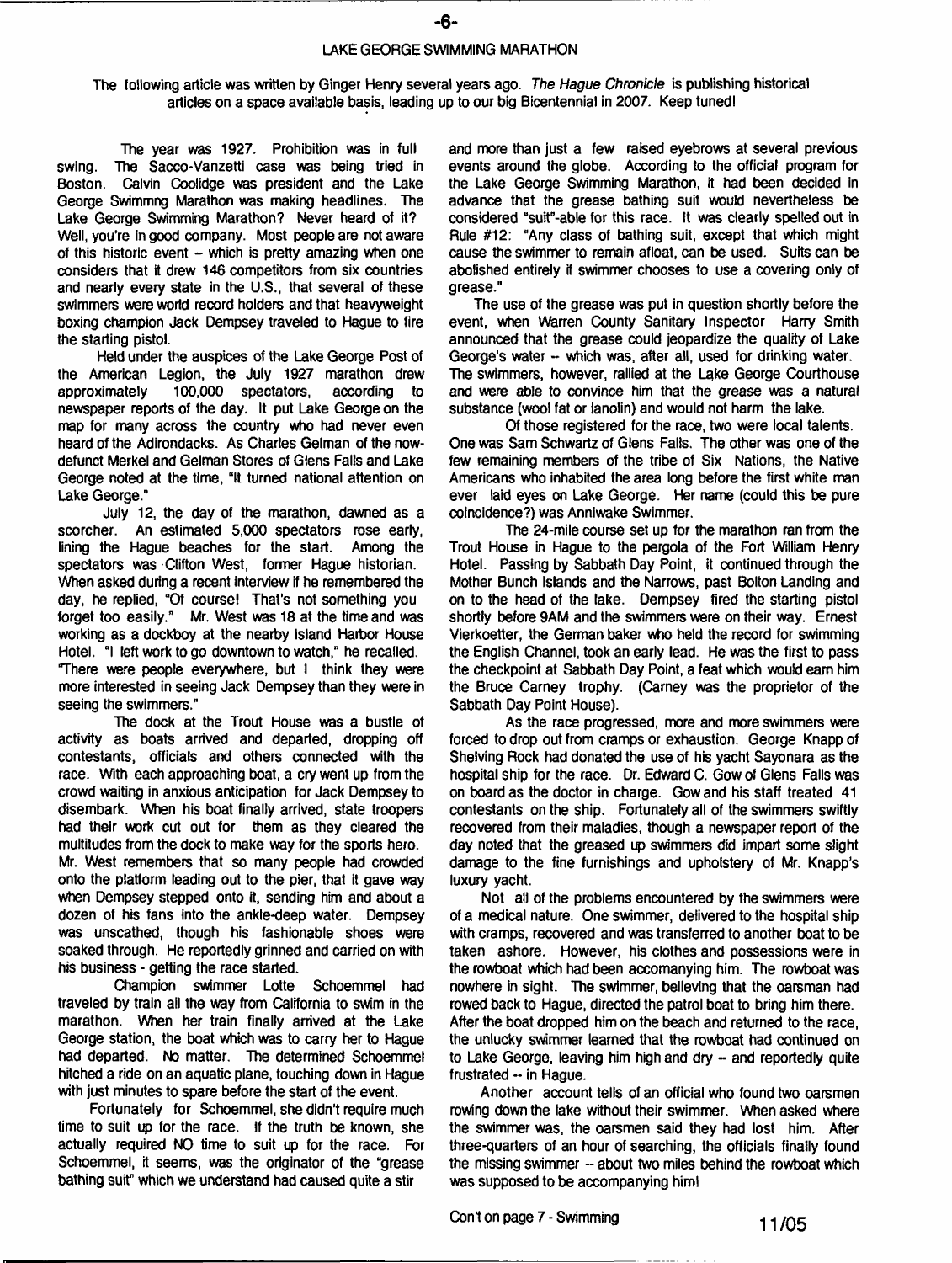# *- S O U b J V I M G S -*

We know that our readers count on this column to keep them informed of milestones. But we can only publish what we know about and have received no notices this month.



Con't from page 6 - Swimming

**The water was cold, the waves were high and the course was long. Apparently the swimmers had not anticipated the difficulty of the marathon. In the end, ony one contestant crossed the finish line. His name was Edward Keating, a 24-year old swimming instructor from New York City, who completed the race just after 4:30 am on the morning of July 13, after being in the water for almost 19 hours.**

**A local newspaper reported that upon completion of the race, "Keating went to bed at the Fort William Henry yesterday morning and slept with what was reported as great earnestness." At an awards ceremony the next day, Keating received \$5,000 in prize money, as well as a silver cup and a lot in a Lake George development tract. He vowed to use part of the prize money to give his mother a vacation on Lake George. Although at the time of the prize ceremony he had not yet decided which hotel he would select, he did say that he had a special fondness in his heart for Hague. Keating had trained there for a week before the race and had established many new friendships in the picturesque village at the northern end of the lake.**

**Ernest Vierkoetter, the German baker who had held a strong lead throughout the first part of the the marathon, said after the race that he had dropped out in Bolton Landing not because of cramps or fatigue but because of indigestion. It seems that his stomach was having dificulty adjusting to that good ole American cuisine after his hearty Germany diet!**

**Although the marathon was a great success in garnering publicity for the region that sumer, it turned out to be a onetime event, never to be staged again. Perhaps it was the frustration on the part of the many competitors who were unable to complete the course, or perhaps the American Legion could not rally enough support for a second running of the marathon. The reasons are not clear. But for a few short weeks, in the summer of 1927, the Lake George Swimming Marathon was oertainly the talk of the town.**

# **THS HONOR ROLL**

**The following students from Hague are listed on the honor roll at Ticonderoga High School for the first marking periodof the 2005-2006 school year.**

**Grade 12:**

**First Honors - Sarah Bissell,**

**Second Honors- Jacob Lawrence, Andrew Trombley**

**Grade 11:**

**First Honors - John Breitenbach, Kelly McCoy, Kacheena Trudeau Second Honors - Janine Best, Stephanie Nast, Akashia Swinton Grade 10:**

**First Honors- Samantha Abare**

**Second Honors - Alanna Swinton**

**Grade 9:**

**First Honors- Molly Ginn**

**Second Honors - Shane Graser, Amanda McCoy**

# Tl CHAMBER VOLUNTEERS FETED

The Ticonderoga Area Chamber of Commerce announced Chamber and Community Volunteer Awards at the October 19th Annual Appreciation Dinner. Hosted by Fort Ticonderoga's Log House Restaurant, over 100 attended the event and received certificates of appreciation.

The 2005 Volunteer of the Year was awarded to Francine Burke, chamber member and proprietor of Country Florists & Gifts located on Mt. Hope Avenue in Ticonderoga. Burke and employee Chrissy Lawrence were chosen for their tireless attention to the Montcalm Street Bridge Flower Project.

Spedal Community Volunteer Awards were presented to Mike & Sally Hayes for the Ti Alumni Extravaganza, and to Mike Edson of Fort Ti for the National Fife & Drum Corp Muster.

Additional special award recipients were Chamber President Joan Miller, Francis Gregory, Bella Diskin, and Bonnie Akers for their support of the Ti Chamber and to Tim & Carol Whitford and the Champlain Valley Cruisers Car Club for continued efforts on the Antique & Classic Car Show.

Special thanks were given to Nick Westbrook, Kelly Oneil-Teer, Mimi Treadway for hosting the event, the American Legion, to area eateries who donated the entire dinner; Burleigh Luncheonette, Century 21 Adks, Carillon, Eddie's, Emeralds, Fort View Inn, Dave & Carolyn Dunn/Hague Chamber, Happy Star, House of Pizza, Interlakes Health, Lake Champlain Inn B&B, Log House Restaurant, Mario's Deli/Corner Market, Old Mill Cafe, Subway, Gourmet Gal, Pie Lady's Shoppe, Ti Pi Pizzeria, Two Brothers Market, Wagon Wheel, Wal-Mart, and Shirley Knight.



Francine Burke and Chrissy Lawrence  $11/05$ 

- **7**-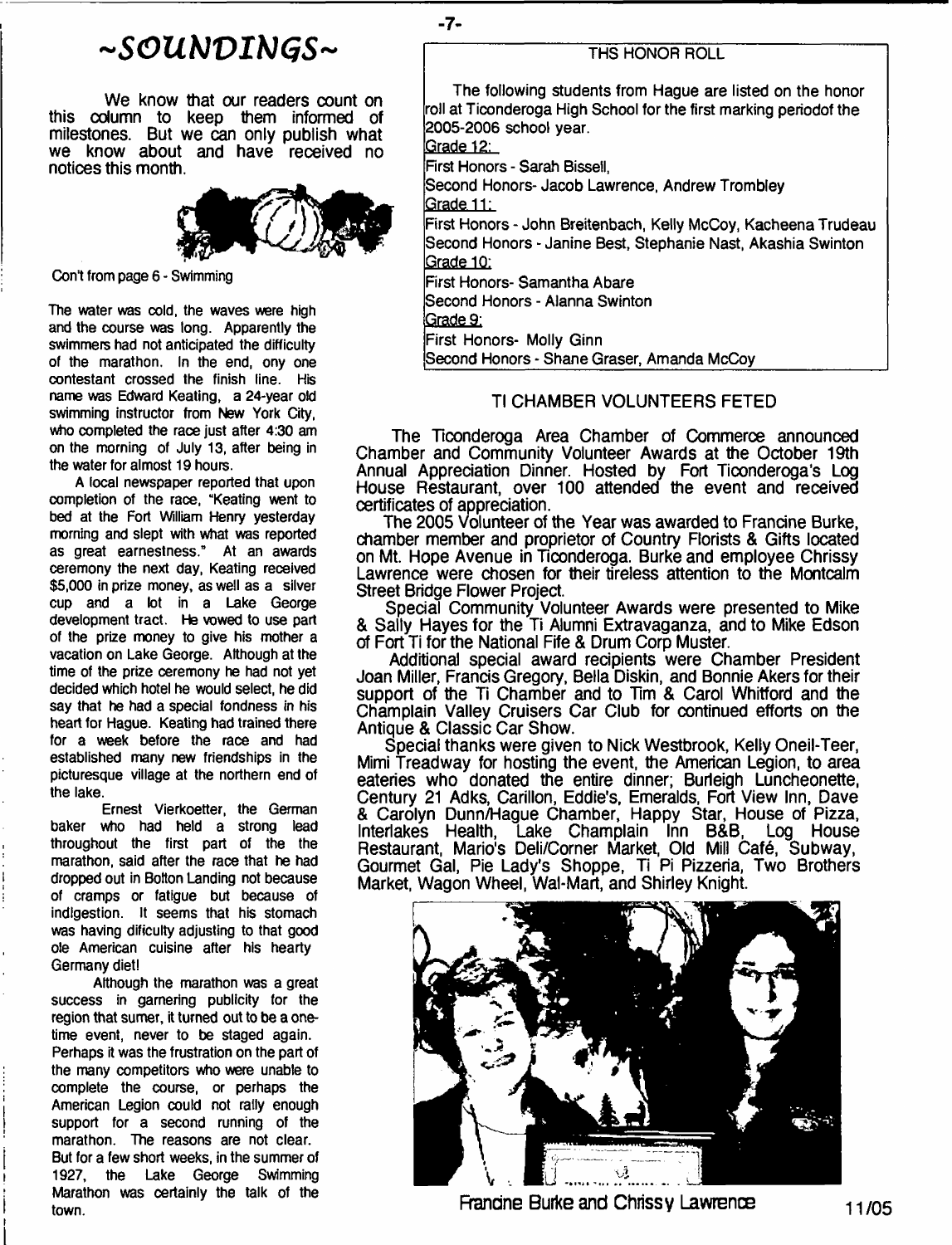## TAXES, TAXES, NO TAXES

For 2006. Haque is responsible to Warren County for \$1,563,000. However, the Hague Town Board has voted to use \$500,000 of the town's portion of county sales tax revenue to reduce that amount to \$1,063,000.

Other county sales tax money is used as revenue in the Hague general fund budget (\$300,000) and in the highway department budget (\$200,000). Any additional funds received from the county sales tax will be added  $| \overline{\mathfrak{I}}$ to the town unexpended balance.

With \$1,124,487 of unexpended balance applied to the Town 2006 budget, there will be no town tax for the second year in a row. There will still be a tax levied (\$199,700) for the special districts (street lights and fire/ambulance). No tax money is used for the operation of the sewer district.

## CARTOON MUSEUM CLOSES FOR WINTER

The Ticonderoga Cartoon Museum recently closed is doors for the winter season, announced Stan Burdick, director. It will reopen April 1,2006.

Many hundeds of visitors attended The Cartoon Museum, formerly located in Hague, was enjoyed by hundreds of visitors during its second season in Ticonderoga. Two rooms with over 600 cartoons are now available.

Next spring the museum will be back on its usual schedule of opening Monday, Wednesday and Friday from 2-4PM in the lower floor of the Community Center, Montcalm St., Ticonderoga.



|                          | 2006 Hague Town Budget       |              |                |                           |
|--------------------------|------------------------------|--------------|----------------|---------------------------|
|                          |                              | Less         |                | Less Unexper Amount to be |
| Fund                     | <b>Appropriation Revenue</b> |              | <b>Balance</b> | Raised by<br>Tax          |
| General Fund             | \$767,518                    | \$401,375    | \$366,143      | \$0                       |
| Highway Fund             | \$509,120                    | \$479.120    | \$30,000       | SO.                       |
| Capital Fund             | \$438,565                    | \$125,000    | \$313,565      | \$0                       |
| Streetscape              | \$390,000                    | \$1,500      | \$388,500      | \$0                       |
| Occupancy Tax            | \$36,000                     | \$31,070     | \$4,930        | \$0                       |
| <b>Special Districts</b> |                              |              |                |                           |
| <b>Street Lights</b>     | \$7,200                      | \$50         | \$1,500        | \$5,650                   |
| Fire/Ambulance           | \$195,000                    | \$450        | \$500          | \$194,050                 |
| Sewer                    | \$131,074                    | \$111,725    | \$19,349       | \$0                       |
| <b>Totals</b>            | \$2,474,477                  | \$1,150,290] | \$1,124,487    | \$199,700                 |



# FROM THE TURKEY'S POINT OF VIEW

For Thanksgiving from a turkey's point of view, check out the clever animated greeting at <<http://www.msn.americangreetings.com/>>. Search for "survival song" then dick on the turkey.

#### Tl SENTINEL ONLINE

It is interesting to note that Ticonderoga's newspaper "The Ticonderoga Sentinel", which predates "The Times of Ti", has been added to the web site of the Northern New York Historical Newspapers. You can search phrases and download papers from 1874 to 1950. It is fascinating to look through these editions although some of the older papers are difficult to read. Check it out at <http//news.nnyln.net>.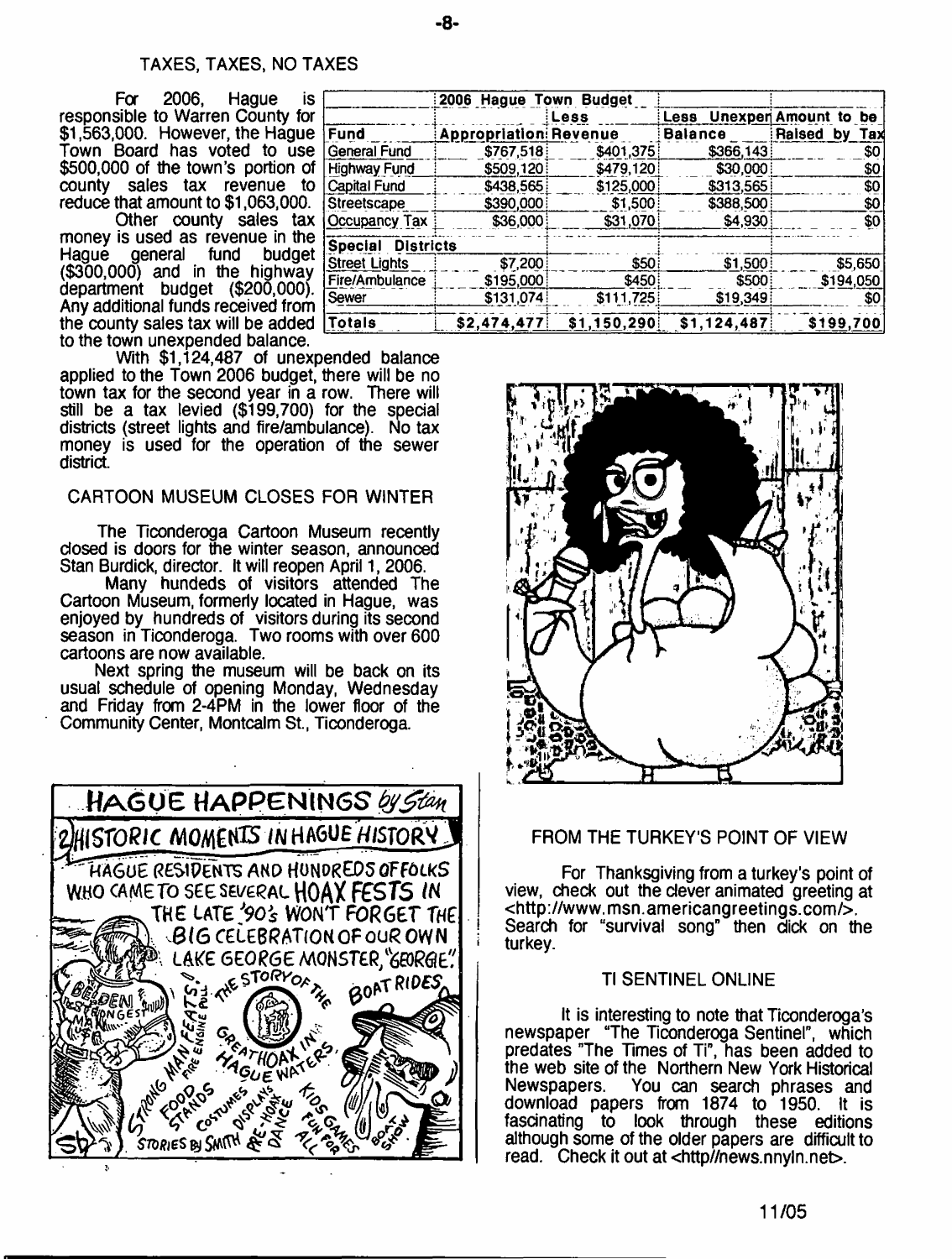# *NATURE NEWS*

## by Nancy Wotton Scarzello

## A Loon on The Lake

It seemed too soon to be closing up the house for the winter. It was 58 degrees, the sky dear and blue, and the lake calm with little swirls of a south wind spinning across the bay. But the temperature the night before had been only 24 degrees and the geraniums on the back porch were finally ready for the compost, signaling that we had better get on with it while the weather was nice. It was so hard to get motivated though, and we weren't the only ones enjoying the quiet beauty of the protected bay.

A loon cruised back and forth for almost an hour, like a charter boat searching for bait fish. Diving up to 20' deep, he'd stay underwater for a minute or more before he'd pop up several yards away only to disappear below the surface again and again as he fished the shallow water. Loons do not winter here in the Adirondacks, but fly south  $\sim$  how far, I wondered?<br>Biologists with the

Adirondack Cooperative Loon Program wondered the same and in recent years have attached tiny radio transmitters to track two from their summer nesting sites to their winter residences. One from the Old Forge area was tracked to Long Island and then on to Cape May, NJ and the other from Rainbow Lake and Lake Champlain left in late November and flew directly to Cape Cod. I find it interesting that these birds spend the nesting season living and feeding in fresh water and then spend the winter on the ocean adjusting their diet slightly from minnows and perch found in our ponds and lakes to the salt water crabs and flounder of the shallow coastal waters.

Still classified by NY State as a species "of special concern", the Common Loon has been threatened by human impacts on the environment. Loons pick up small pebbles from the lake bottom as grit in their gizzards to help with digestion. Unfortunately the small lead sinkers used in fishing tackle are the perfect size and are ingested by mistake, sitting in the gizzard, dissolved by digestive juices, the lead enters the bloodstream eventually killing the loon. 20% to 50% of all loon mortalities had been attributed to lead poisoning, prompting a ban on these small lead sinkers in May of 2004. Anglers voluntarily stopped using the lead sinkers before the ban was in effect, helping to restore the loon population.

However another poison generated by humans still poses problems for the birds. Mercury pollution, which is carried to the Adirondacks from coalburning power plants in the Midwest, is a major threat. Fed by the add rain produced by these power plants, the fish in these waters, espedally the bottom-feeding fish that make up the loon's diet, get a buildup of mercury in their bodies which is in turn absorbed by the loon. Mercury poisoning reduces reproductive success and considering that loons produce only one to two young per year, this is significant. The mercury poisoning of the fish inadvertently affects the loon in another way by killing the fish that make up the loon's diet, limiting the food supply. In spite of the mercury pollution threatening our fish, lakes, birds and trees, the loon is doing pretty well in the Adirondacks.

A feeling of melancholy sweeps over me as I watch the loon take off and head south, probably just to the next bay today, but out of sight for this year as it heads for the coast. He'll be back in late April when we've opened up the house again, welcoming us with his haunting calls echoing across the bay.

To find out more about the programs surrounding loon recovery you can find it on the web: [www.adksdence.org/loons/index.htm](http://www.adksdence.org/loons/index.htm).



#### WEATHER NOTES By Mary Lou Doulin

After October 7th one could say that the weather for the rest of the month was outrageous. It was the wettest October on record. We received more rain in five days than in the last three months. From October 8th to the 31st we had four beautiful days, two doudy ones and fifteen rainy days (about 14 inches total).

It was also a peculiar year for foliage color change. Warm temperatures and heavy rains detracted and delayed the event. Actually lakeside the most attractive oolor occurred in the first week in November when the rich yellows and burnt siennas glistened.

We received our first hard frost lakeside on November 11. Just hours from this writing (11/14) I expect winter to be rearing its head. A cold front is expected to dash with a warm one. We may be getting snow,wet rain, sleet and thunder.

North Country Witticism: *Nothing's so poor but what it's good for something - even if its only good for nothing.* dea

**11/05**